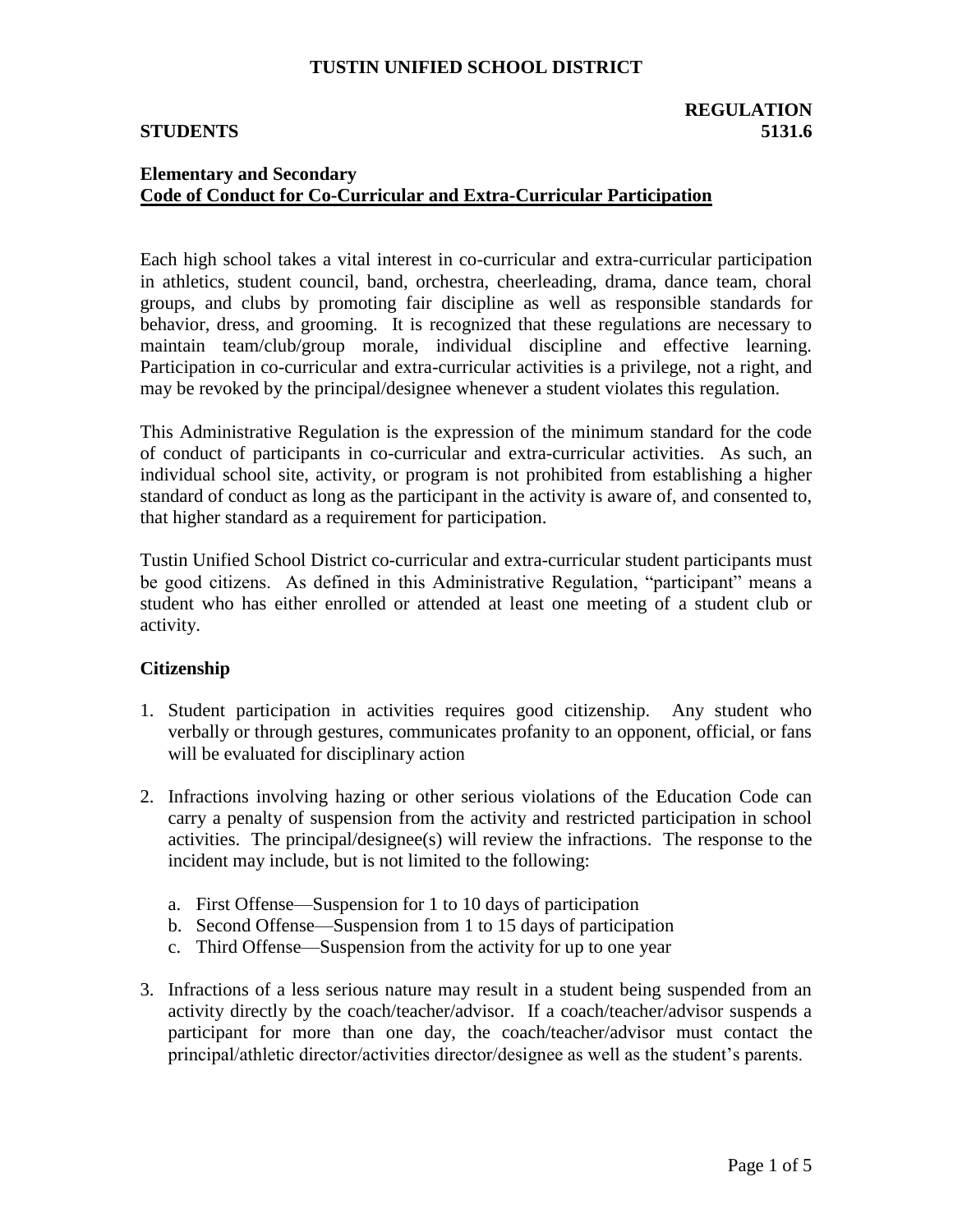## **REGULATION STUDENTS 5131.6**

# **Elementary and Secondary Code of Conduct for Co-Curricular and Extra-Curricular Participation**

4. Discipline problems arising within the domain of the activity and/or contest are to be handled at the coach's/teacher's/advisor's discretion. Parents/guardians/caregivers will be informed at the earliest time possible.

### **Alcohol/Narcotics**

Any student in the Tustin Unified School District who possesses, uses, transports, or is under the influence of any controlled substance, alcoholic beverage, intoxicant of any kind, or who possesses or sells any drug paraphernalia shall be subject to suspension and/or expulsion from the school and activity.

Any student who sells or provides a controlled substance or intoxicant of any kind shall immediately be suspended and shall be recommended for expulsion.

The above provisions apply to related school activities, or attendance at such activities, which occur at any time, including, but not limited to any of the following:

- While on school grounds
- While going to or coming home from school
- During lunch period on or off campus
- During or while going to or coming from a school sponsored activity

Any student who violates the District's Drug and Alcohol Policy shall be ineligible to represent their school in competition or performances (in athletics, activities, or performing arts) for ten consecutive calendar weeks from the date of the infraction, excluding summer break (recess).

The ramifications for violation of this code of conduct policy do not preclude the ability of the school site or District to impose discipline, including involuntary transfer, suspension, or expulsion.

### **Participant Dismissal and Abandonment**

- 1. A participant dismissed from any team will be removed from the appropriate cocurricular/extra-curricular class.
- 2. Abandonment of any activity precludes the participant from participating in another activity for the period of time the abandoned activity is in season. A participant "abandons" an activity when the participant departs without the knowledge or permission of the coach/teacher/advisor.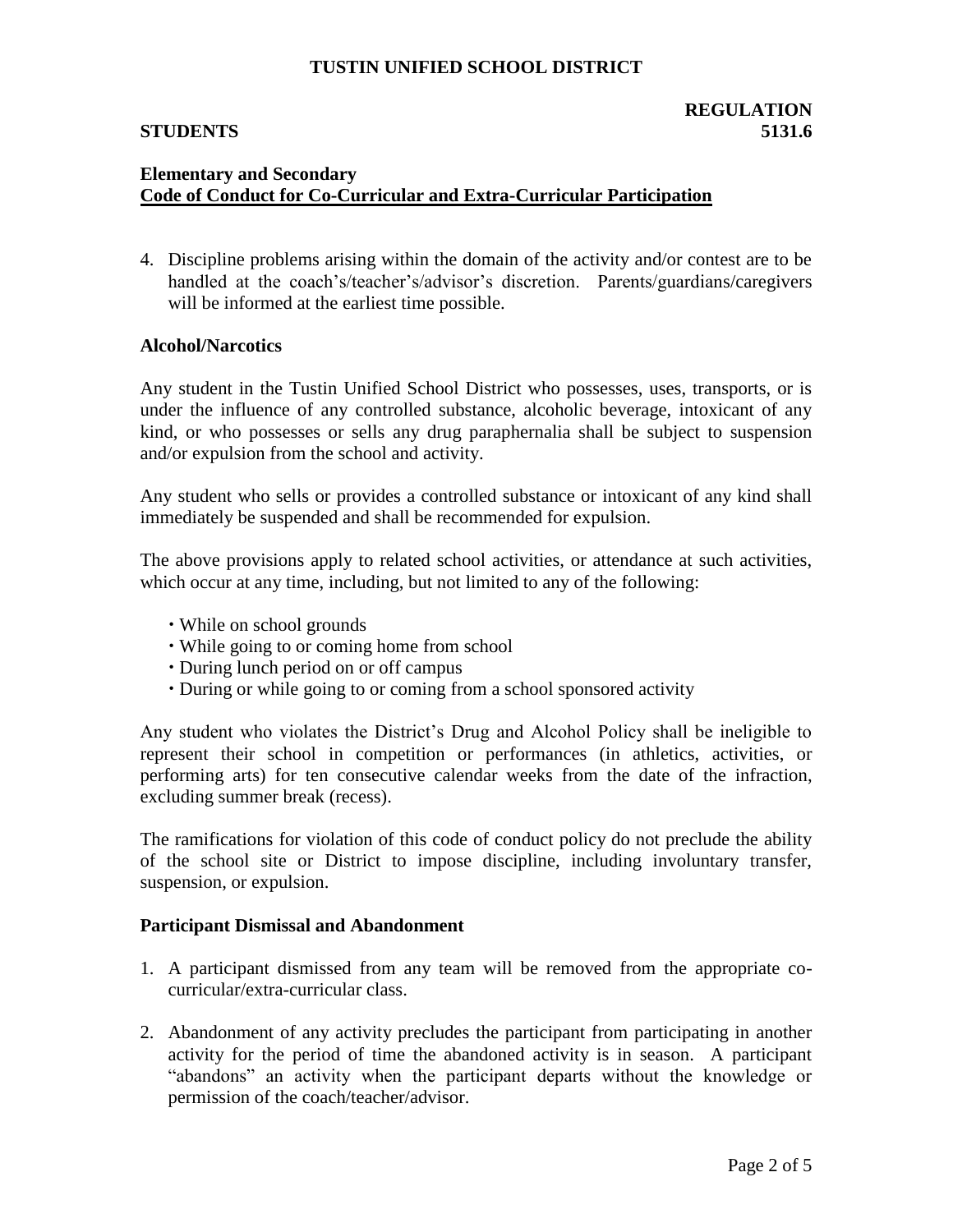# **Elementary and Secondary Code of Conduct for Co-Curricular and Extra-Curricular Participation**

### **Scholastic Eligibility (6-12)**

- 1. District Policy 6145
	- a. In order to be eligible for co-curricular or extra-curricular activities, a student shall maintain a 2.0 grade point average (GPA) during the preceding grading period.
	- b. A student who does not maintain a 2.0 GPA shall be placed on probation for the following grading period, the student shall continue to be eligible, providing he/she maintains a satisfactory attendance (three hours a week) in a designated tutorial class.
	- c. If the student does not maintain satisfactory attendance in the tutorial class, he/she will be declared ineligible. If at the end of the probationary grading period the student has not achieved a 2.0 GPA, he/she shall be ineligible for the following grading period.
	- d. Two or more "U's" in citizenship from two or more separate teachers will result in a student being ineligible for co-curricular or extra-curricular activities for the remainder of that grading period.

### **Equipment and Financial Obligations**

- 1. Each participant is responsible for the use and care of the equipment issued to him/her.
- 2. Any participant who does not return or pay for all school equipment issued to him/her immediately at the close of each sport season or activity will not be issued any further equipment and will not be allowed to report to another activity until the debt is cleared.
- 3. Each student participant is responsible for the Transportation Fee at the beginning of each season of activity.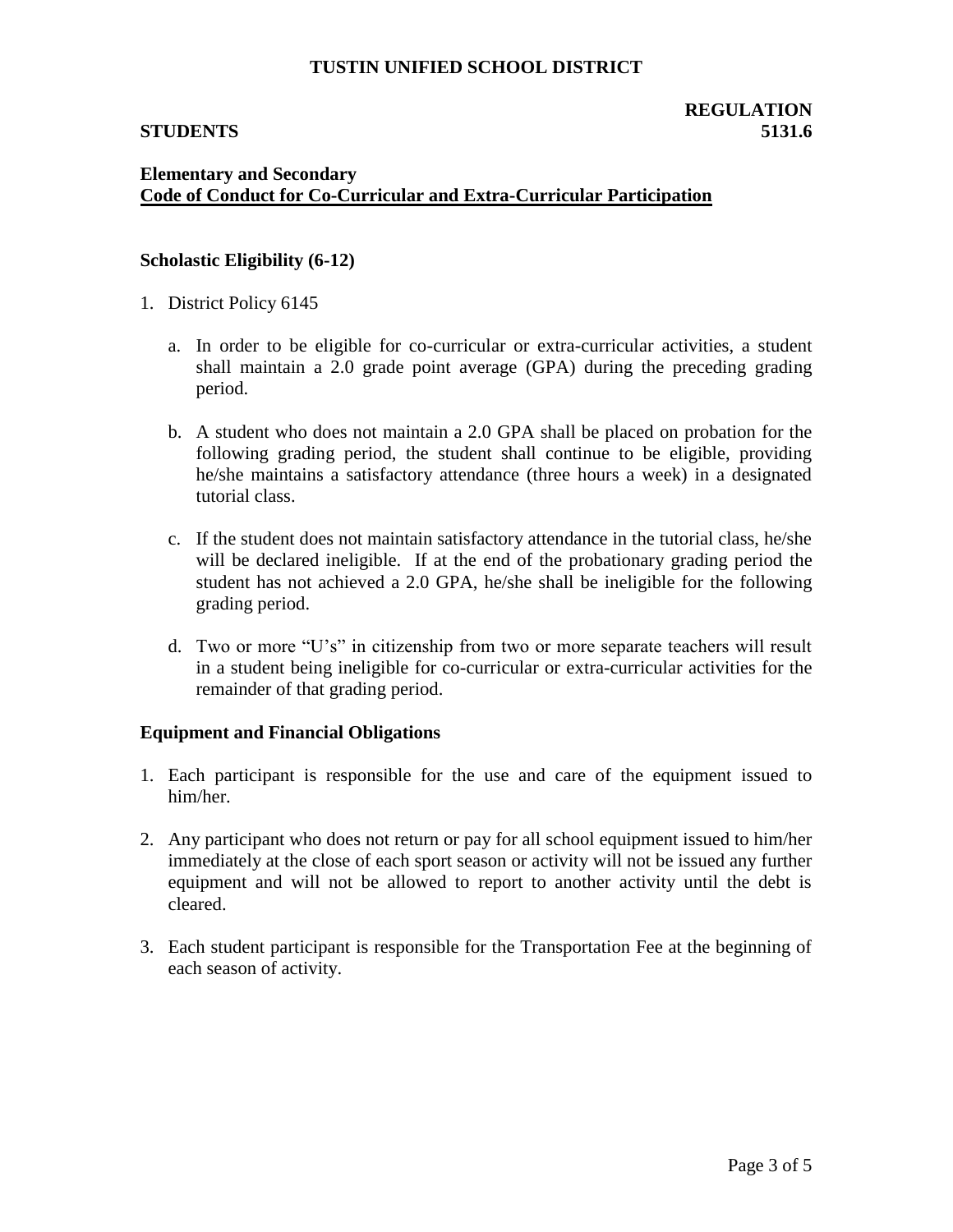## **Elementary and Secondary Code of Conduct for Co-Curricular and Extra-Curricular Participation**

#### **Security Procedures for Personal Property**

1. It is highly recommended that the utmost care be taken in securing student equipment and personal articles. **The school does not assume responsibility for the loss of items.**

### **General Athletic Information**

- 1. Participants must be in attendance for at least four periods the day of the contest. Unexcused absences may result in a one-day suspension from participation in the activity. Failure to attend four classes will subject the student to a one-contest suspension on that day. There is an expectation that participants will not have any unexcused absences from school on the day of the event or activity.
- 2. Contest:
	- a. The appointed coach will be in charge of the team before, during, and after the athletic contest.
	- b. Game time and location shall be arranged so that participants miss a minimum amount of their class work. It is the responsibility of each participant to make up all missed assignments.
- 3. Overflow Class:
	- a. After the season is complete, participants may be placed in the Overflow Class ("0" period) or a regular physical education class to fulfill the physical education requirement.
- 4. Transportation:
	- a. The usual means of transportation to athletic contests is by school bus. Occasionally other means of transportation will be authorized, but only when specifically approved in advance.
	- b. All participants must travel to contests by school bus or other authorized transportation. Participants arriving at contests by other means will be denied the privilege of participation.